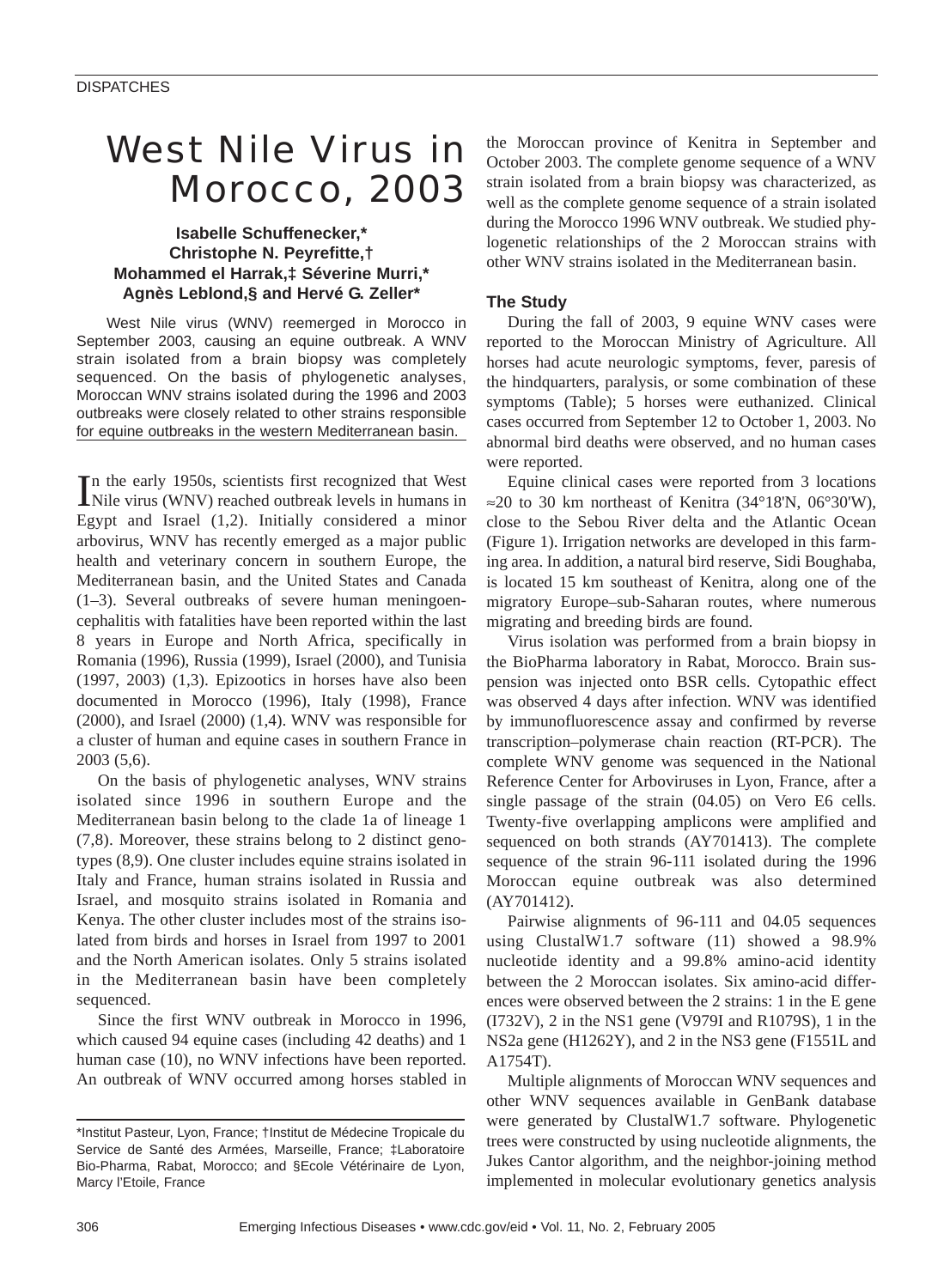| ∟ocalit∨     | Age (y) | Sex        | Date of symptoms | Clinical data    | Death                    |  |  |
|--------------|---------|------------|------------------|------------------|--------------------------|--|--|
| Ouled Slama  |         | M          | Sep 12, 2003     | Paralysis        | $\overline{\phantom{a}}$ |  |  |
| Ameur Seflia |         | <b>IVI</b> | 2003<br>Sep 11   | Paralysis, fever |                          |  |  |

|  |  |  |  | "able. Clinical and epidemiologic features of 9 horses with confirmed West Nile Virus (WNV) infection, Kenitra Province, Morocco* |  |  |  |  |  |
|--|--|--|--|-----------------------------------------------------------------------------------------------------------------------------------|--|--|--|--|--|
|  |  |  |  |                                                                                                                                   |  |  |  |  |  |

| LUCAIILY                                | Hye (y)                                        | <b>ORX</b> | Date of Sylliptonis | ∪ill li∪di udld  | Deau |
|-----------------------------------------|------------------------------------------------|------------|---------------------|------------------|------|
| Ouled Slama                             |                                                | M          | Sep 12, 2003        | Paralysis        |      |
| Ameur Seflia                            |                                                | M          | Sep 11, 2003        | Paralysis, fever |      |
|                                         |                                                |            | Sep 07, 2003        | Paralysis        |      |
| Mograne                                 |                                                |            | Sep 14, 2003        | Paralysis        |      |
| Ameur Seflia                            |                                                | M          | Sep 19, 2003        | Ataxia, fever    |      |
| Ameur Seflia                            |                                                | M          | Sep 23, 2003        | Ataxia           |      |
| Mograne                                 | 6                                              | M          | Sep 29, 2003        | Paresis, fever   |      |
| Mograne                                 | 10                                             |            | Oct 01, 2003        | Paresis, fever   | +1   |
| Ameur Seflia                            | 10                                             |            |                     | Paresis, fever   |      |
| *(y), years of age; M, male; F, female. |                                                |            |                     |                  |      |
|                                         | +Source of the Morocco 2003 WNV strain (04.05) |            |                     |                  |      |

(MEGA) software (12). The robustness of branching patterns was tested by 1,000 bootstrap pseudoreplications.

Comparison of the complete genome sequences showed a high degree of identity between the Moroccan strains and those of the European/Mediterranean/Kenyan cluster. Paired identity at the nucleotide level ranged from 98.2% to 98.9% and from 98.6% to 99% for 04.05 and 96- 111 strains, respectively. Paired nucleotide identity with strains of the Israeli/American cluster ranged from 96.2% to 96.3% and 96.5% to 96.6%, respectively. The 5 aminoacid residues characteristic of the European/ Mediterranean/Kenyan genotype were conserved in both Moroccan strains, i.e., T416 (E protein), S861 (NS1 protein), I1861 (NS3 protein), V2209 (NS4a protein), and D2522 (NS4b protein).

On the basis of the complete genome sequences, phylogenetic data showed that both Moroccan strains belonged to the clade 1a of the lineage 1 and clustered with the strains of the European/Mediterranean/Kenyan cluster (Figure 2A). On the basis of the envelope sequences, equine WNV strains isolated in the Mediterranean basin from 1996 to 2003 belonged to 2 distinct clusters, i.e., the European/Mediterranean/Kenyan cluster and the American/Israeli cluster (Figure 2B). The Moroccan equine strains clustered with the Italian and French equine strains. They were more distantly related to the 3 equine strains isolated in Israel in 2000.

## **Conclusions**

WNV has been circulating in the Mediterranean basin for a long time  $(1-3)$ ; in the western part of the basin, only a few isolates have been obtained and completely sequenced. We report here the isolation and complete genome characterization of 2 WNV strains involved in equine outbreaks in Morocco in 1996 and more recently in 2003.

During the late summer of 2003, an equine outbreak was reported in Morocco. By contrast with the 1996 outbreak (10), the epidemic was restricted geographically and temporally. Climatic and vectorial conditions might have been insufficient to lead to a major transmission of the

virus. No young horses were clinically affected, probably because of the structure of the equine population in Kenitra Province, where most horses are bought at the age of 4 or 5 years and the mean age of the equine population is 10 years.

High pairwise nucleotide and amino-acid identity values indicated that the Morocco 1996 and 2003 WNV strains are closely related. Determining if both outbreaks were related to an endemic strain or to distinct introduction events by migratory birds was not possible. Since 1996, WNV-positive serologic results have been found every year in horses with neurologic signs, which suggests endemic circulation of the virus (M. el Harrak, unpub. data.).

On the basis of envelope and complete genome sequences, we demonstrated that both Moroccan strains belonged to the European/Mediterranean/Kenyan cluster previously defined (8). The characterization of 2 new complete WNV genome sequences allowed us to demonstrate the genetic stability of the WNV strains involved in the equine outbreaks reported since 1996 in the western part of the Mediterranean basin. Our data also suggested the



Figure 1. Map showing Kenitra Province, where equine clinical cases occurred in 2003. (adapted from the Internet site http:www. morocco.com/travel/map03.html)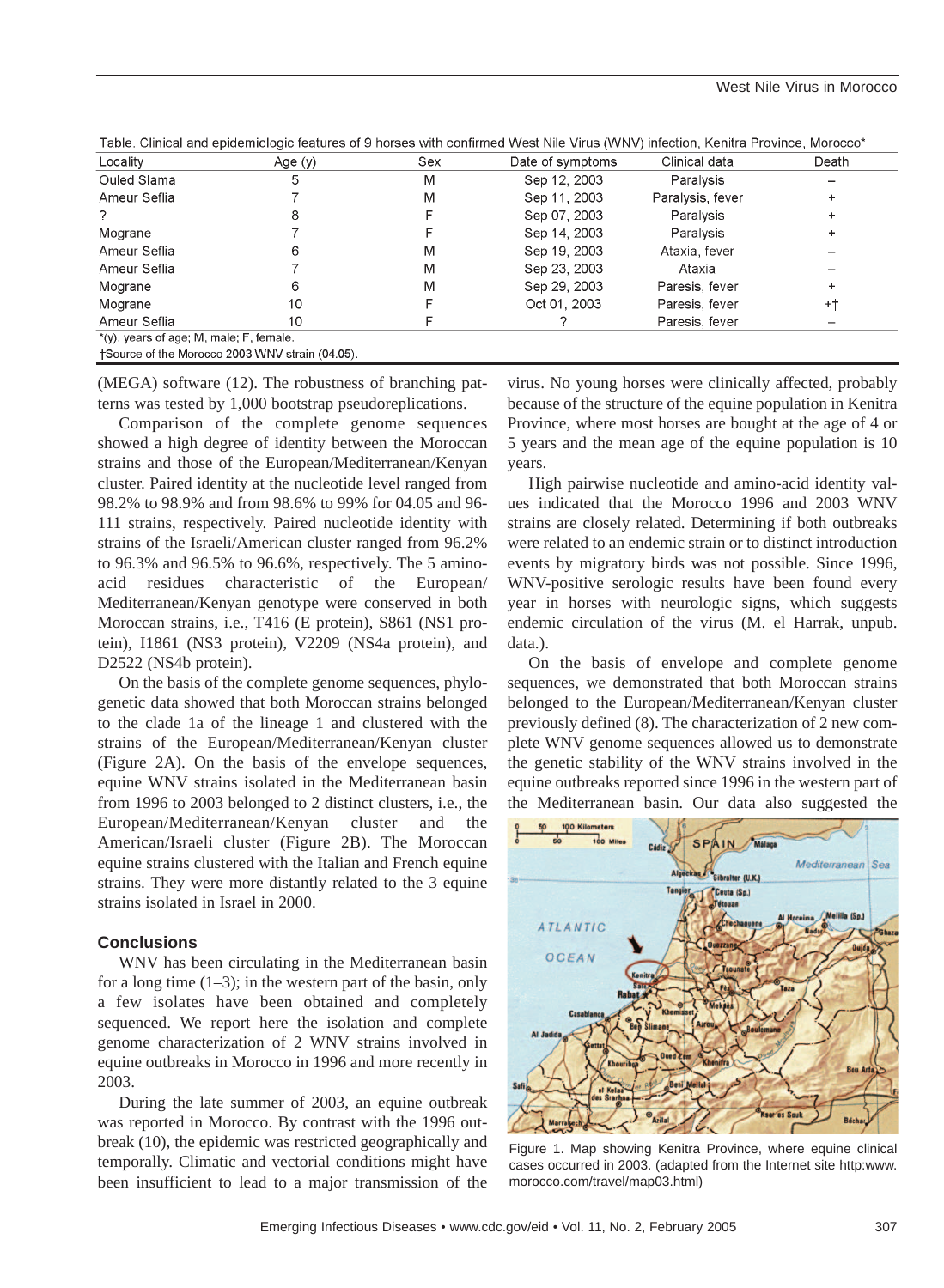### **DISPATCHES**



Figure 2. Phylogenetic trees of West Nile Virus (WNV) nucleotide sequences. Phylograms were constructed with the MEGA program, by using the Jukes Cantor algorithm and the neighbor-joining method. The percentage of successful bootstrap replicates is indicated at nodes. The length of branches is proportional to the number of nucleotide changes (% of divergence). The strains sequenced in this study are indicated by asterisks (\*). A) Complete nucleotide sequence GenBank accession no. are Italy 1998 (AF404757), France 2000 (AY268132), Kenya 1998 (AY262283), Romania 1996 (AF260969), Volgograd 1999 (VLG4) (AF317203), Volgograd 1999 (27889) (AY277252), Volgograd 2000 (AY278442), Tunisia 1997 (AY268133), Israel 1998 (AF481864), NY 1999 H (AF202541), NY 1999 EQ (AF260967), Egypt 1951 (AF260968), Kunjin 1960 (D00246), Uganda 1937 (M12294). B) Envelope nucleotide sequence Genbank accession no. are Italy 1998 (AF404757), France 2000 (AY268132), Israël 2000 H (AF394217), Kenya 1998 (AY262283), Romania 1996 (AF260969), Volgograd 1999 (VLG4) (AF317203), Volgograd 1999 (27889) (AY277252), Volgograd 2000 (AY278442), Tunisia 1997 (AY268133), Israel 1998 (AF481864), Mexico 2003 (AY426741)

existence of 2 subclusters of WNV strains in the European/Mediterranean/Kenyan cluster. One subcluster includes strains isolated in the western Mediterranean basin (France, Italy, Morocco) that have probably been introduced from West Africa. The other subcluster includes strains isolated in the eastern Mediterranean basin (Israel) and southeastern Europe (Romania, Volgograd) that have probably been introduced from East Africa. The molecular epidemiologic features of the strains in the Mediterranean basin appear to be more complex. Since 1997, at least 2 lineages cocirculate in Israel, i.e., the European/ Mediterranean/Kenyan lineage and the more recent Israeli/American lineage in birds, equines, and humans (9,13). Strains of the latter genotype were imported in 1999, probably through infected birds or mosquitos, from the Middle East to North America, causing high rates of avian deaths and high rates of illness and deaths in humans and equines. In Israel, the emergence of the Israeli/American genotype has also been associated with avian deaths. Whether the introduction of this genotype is associated with the high rates of illness and death during the 2000 human outbreak is unclear. Five amino-acid residues are known to distinguish the European/ Mediterranean/Kenyan and the Israeli/American genotypes (7,8). In the future, testing the role of those specific residues and comparing the biologic properties of strains of both genotypes will be useful, knowing that only Israeli/American strains are responsible for avian deaths (14) and probable increased neurovirulence (15). No viruses of the Israeli/American genotype have been isolated elsewhere in the Mediterranean basin or in Europe.

During the Morocco 2003 outbreak, WNV reemerged in southern France, causing 7 human and 4 equine cases, and in Tunisia, causing approximately 200 human cases in Monastir province (H. Trikki, pers. comm.). No virus isolation or genome amplification was obtained or reported. Knowing the possibility of transmission through blood donations, surveillance of WNV infections must be enhanced in the Mediterranean basin. For the moment, in contrast with the situation in North America, human and equine outbreaks have been restricted geographically and temporally (3). The mechanisms of WNV reintroduction in Europe and in the Mediterranean basin and the cycle of maintenance in infected areas remain to be elucidated. Further studies should focus on competence of mosquito vectors, identifying bird species involved in the cycle of transmission, and the persistence mechanisms of the virus in WNV-endemic areas.